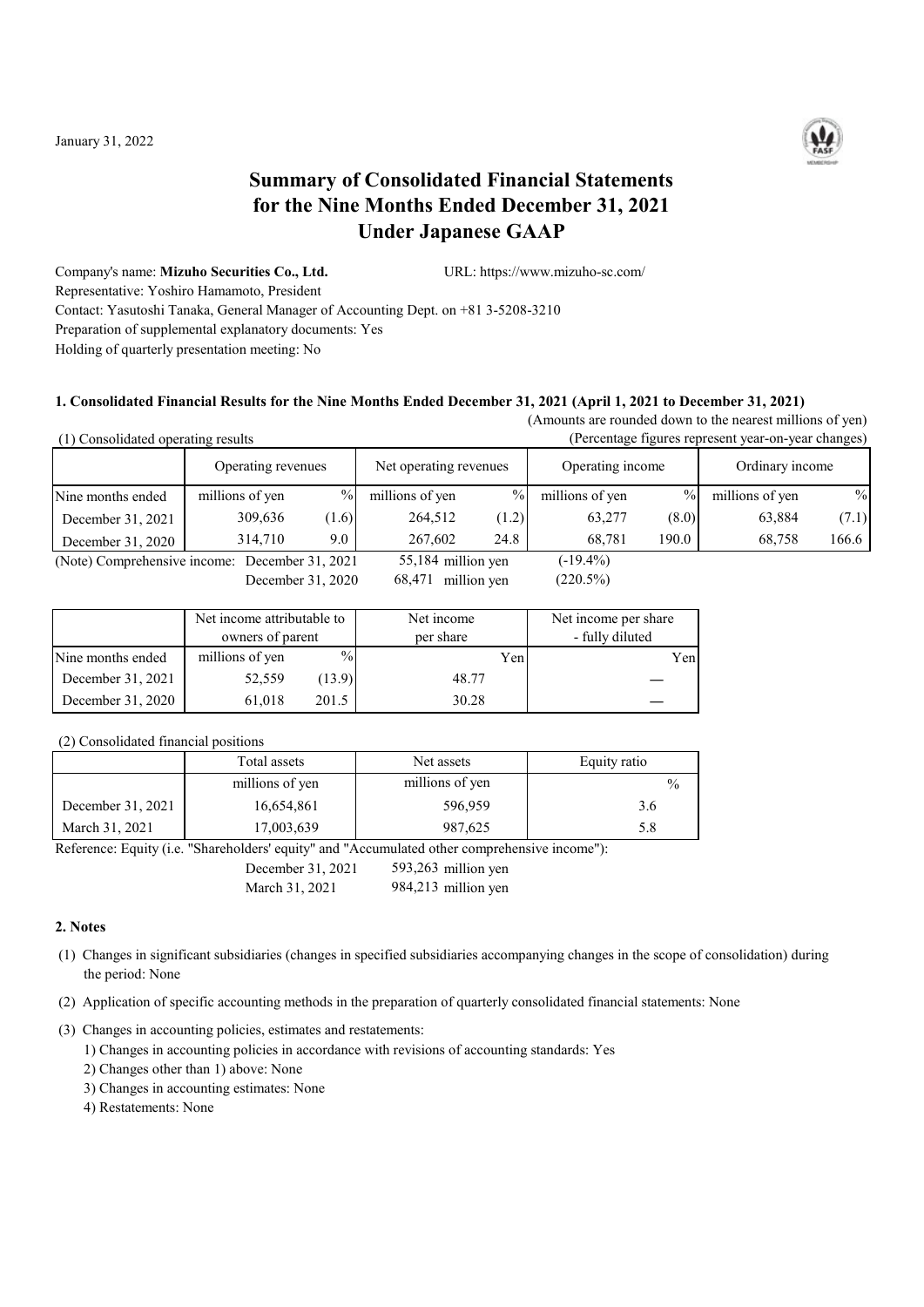(4) Number of outstanding shares (common stock)

| 1) Number of shares issued at end of the period (including treasury stock): |                      |  |  |  |
|-----------------------------------------------------------------------------|----------------------|--|--|--|
| December 31, 2021:                                                          | 2,015,102,652 shares |  |  |  |
| March 31, 2021:                                                             | 2,015,102,652 shares |  |  |  |
| 2) Number of treasury stock at end of the period:                           |                      |  |  |  |
| December 31, 2021:                                                          | 1,205,211,726 shares |  |  |  |
| March 31, 2021:                                                             | - shares             |  |  |  |
| 3) Average number of outstanding shares for the nine months:                |                      |  |  |  |
| Nine Months Ended December 31, 2021                                         | 1,077,715,754 shares |  |  |  |
| Nine Months Ended December 31, 2020                                         | 2,015,102,652 shares |  |  |  |

\* Other important matters Not applicable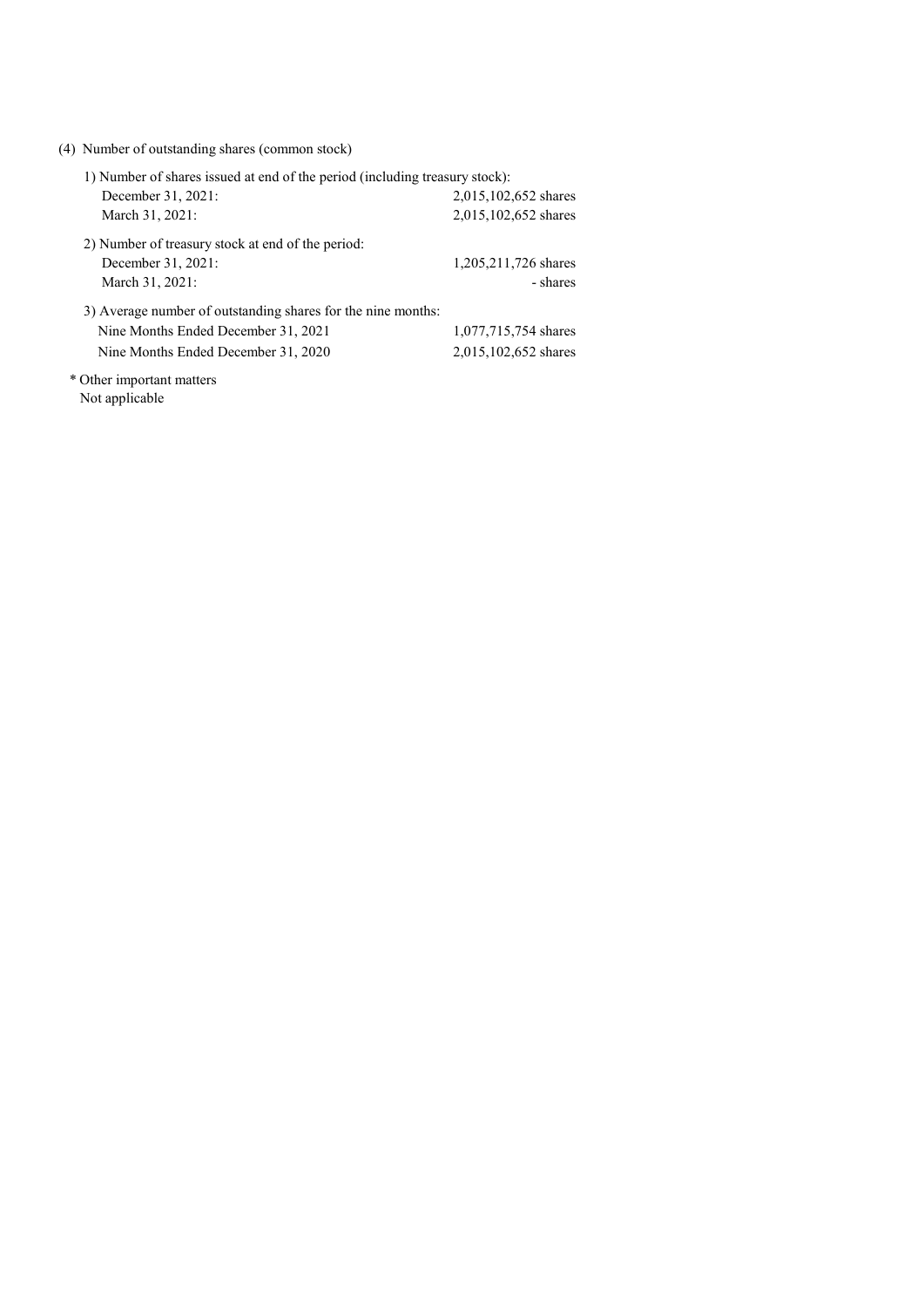## **APPENDIX**

# **[INDEX]**

| 1. | Matters Related to Summary Information (Notes)                           | p.2  |
|----|--------------------------------------------------------------------------|------|
|    | Changes in accounting policies, estimates and restatements               | p.2  |
| 2. | Quarterly Consolidated Financial Statements                              | p.3  |
|    | (1) Quarterly Consolidated Balance Sheets                                | p.3  |
|    | (2) Quarterly Consolidated Statements of Income and Comprehensive Income | p.6  |
|    | (3) Note on the going-concern assumption                                 | p.8  |
|    | (4) Note on material changes in shareholders' equity                     | p.8  |
| 3. | Supplemental Information                                                 | p.8  |
|    | (1) Commissions                                                          | p.8  |
|    | (2) Net gain on trading                                                  | p.8  |
|    | (3) Capital adequacy requirement ratio                                   | p.9  |
|    | (4) Quarterly Consolidated Statements of Income                          | p.10 |
| 4. | (Reference) Quarterly Non-consolidated Financial Statements              | p.11 |
|    | (1) (Reference) Quarterly Non-consolidated Balance Sheets                | p.11 |
|    | (2) (Reference) Quarterly Non-consolidated Statements of Income          | p.13 |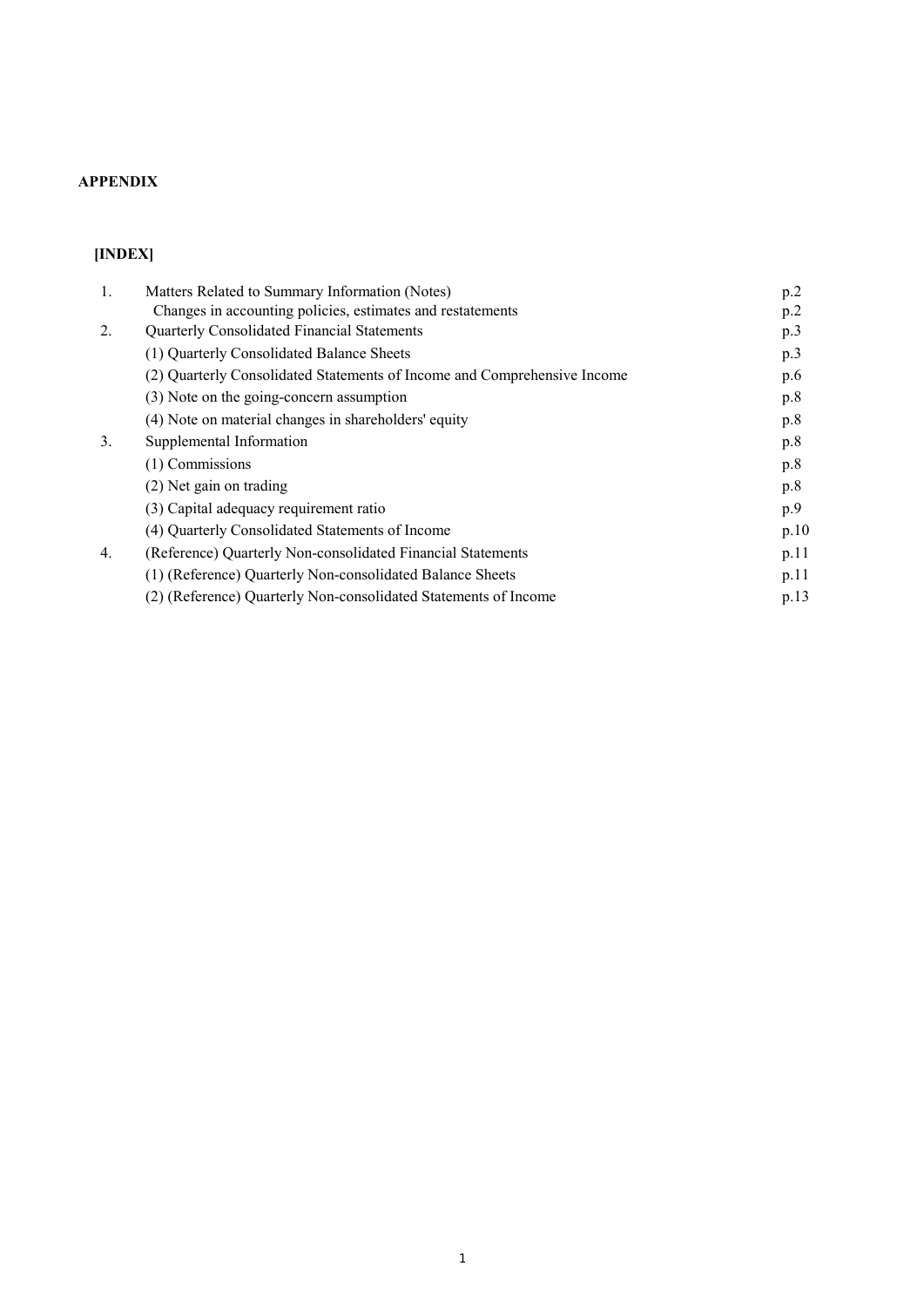### **1. Matters Related to Summary information (Notes) Changes in accounting policies, estimates, and restatements**

#### (Changes in accounting policies)

Mizuho Securities Co., Ltd. (hereinafter, the "Company") has applied "Accounting Standard for Revenue Recognition" (ASBJ Statement No.29, March 31, 2020, hereinafter "Revenue Recognition Accounting Standard") and others from the beginning of the first quarter ended June 30, 2021. Accordingly, when transferring control of goods or services promised to a customer, the Company has recognized revenue in the amount that is expected to be received in exchange for such goods and services. The effect of the change in accounting policy is immaterial.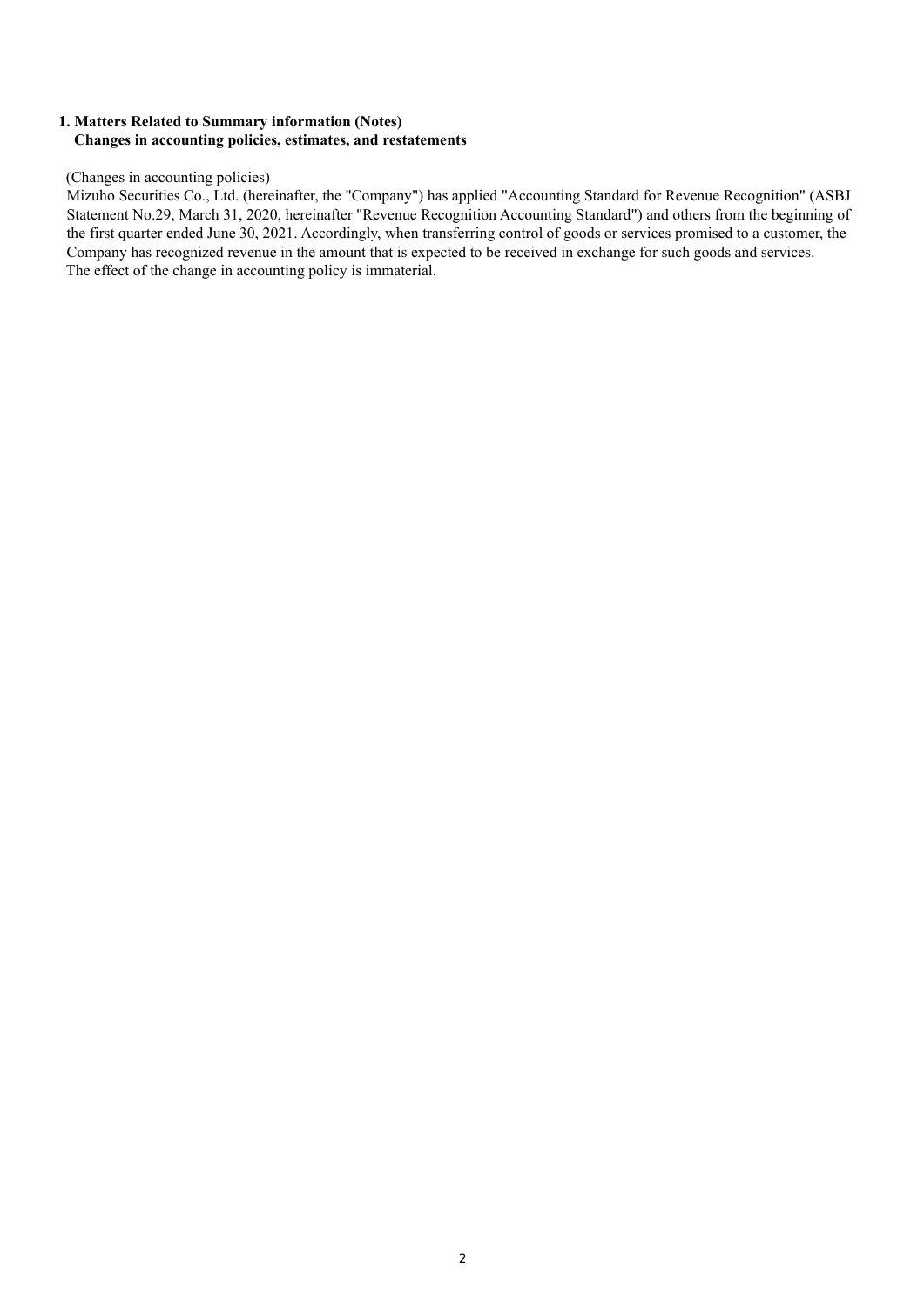## **2. Quarterly Consolidated Financial Statements**

## **(1) Quarterly Consolidated Balance Sheets**

|                                                                   | As of March 31, 2021 | As of December 31, 2021 |
|-------------------------------------------------------------------|----------------------|-------------------------|
| <b>Assets</b>                                                     |                      |                         |
| Current assets                                                    |                      |                         |
| Cash and bank deposits                                            | 475,366              | 602,156                 |
| Cash segregated as deposits for customers and others              | 560,001              | 529,227                 |
| Trading assets                                                    | 8,059,254            | 7,881,187               |
| Trading securities and others                                     | 3,414,981            | 4,241,910               |
| Loans receivable                                                  | 581                  | 13,291                  |
| Derivatives                                                       | 4,643,690            | 3,625,986               |
| Operating investment securities                                   | 74,479               | 83,676                  |
| Operating loans receivable                                        | 10,052               | 10,084                  |
| Receivables related to margin transactions                        | 32,553               | 32,660                  |
| Loans receivable under margin transactions                        | 28,105               | 30,002                  |
| Cash collateral for borrowed securities under margin transactions | 4,448                | 2,657                   |
| Collateralized short-term financing agreements - receivable       | 6,975,856            | 6,620,256               |
| Deposits paid for securities borrowed                             | 2,597,115            | 1,832,696               |
| Securities purchased under agreements to resell                   | 4,378,741            | 4,787,559               |
| Advances paid                                                     | 894                  | 1,042                   |
| Short-term guarantee deposits                                     | 454,655              | 568,163                 |
| Securities: fail to deliver                                       | 26,089               | 35,216                  |
| Variation margin paid                                             | 30,440               | 933                     |
| Short-term loans receivable                                       | 154                  | 143                     |
| Securities                                                        | 246                  | 255                     |
| Other current assets                                              | 69,460               | 57,432                  |
| Less: Allowance for doubtful accounts                             | (254)                | (43)                    |
| Total current assets                                              | 16,769,253           | 16,422,392              |
| Noncurrent assets                                                 |                      |                         |
| Property and equipment                                            | 27,518               | 26,299                  |
| Intangible assets                                                 | 92,047               | 85,980                  |
| Investments and other assets                                      | 114,819              | 120,188                 |
| Investment securities                                             | 59,257               | 56,079                  |
| Long-term guarantee deposits                                      | 12,255               | 12,060                  |
| Net defined benefit asset                                         | 33,017               | 34,090                  |
| Deferred tax assets                                               | 5,084                | 7,789                   |
| Other                                                             | 8,642                | 13,817                  |
| Less: Allowance for doubtful accounts                             | (3, 437)             | (3,648)                 |
| Total noncurrent assets                                           | 234,386              | 232,468                 |
| <b>Total assets</b>                                               | 17,003,639           | 16,654,861              |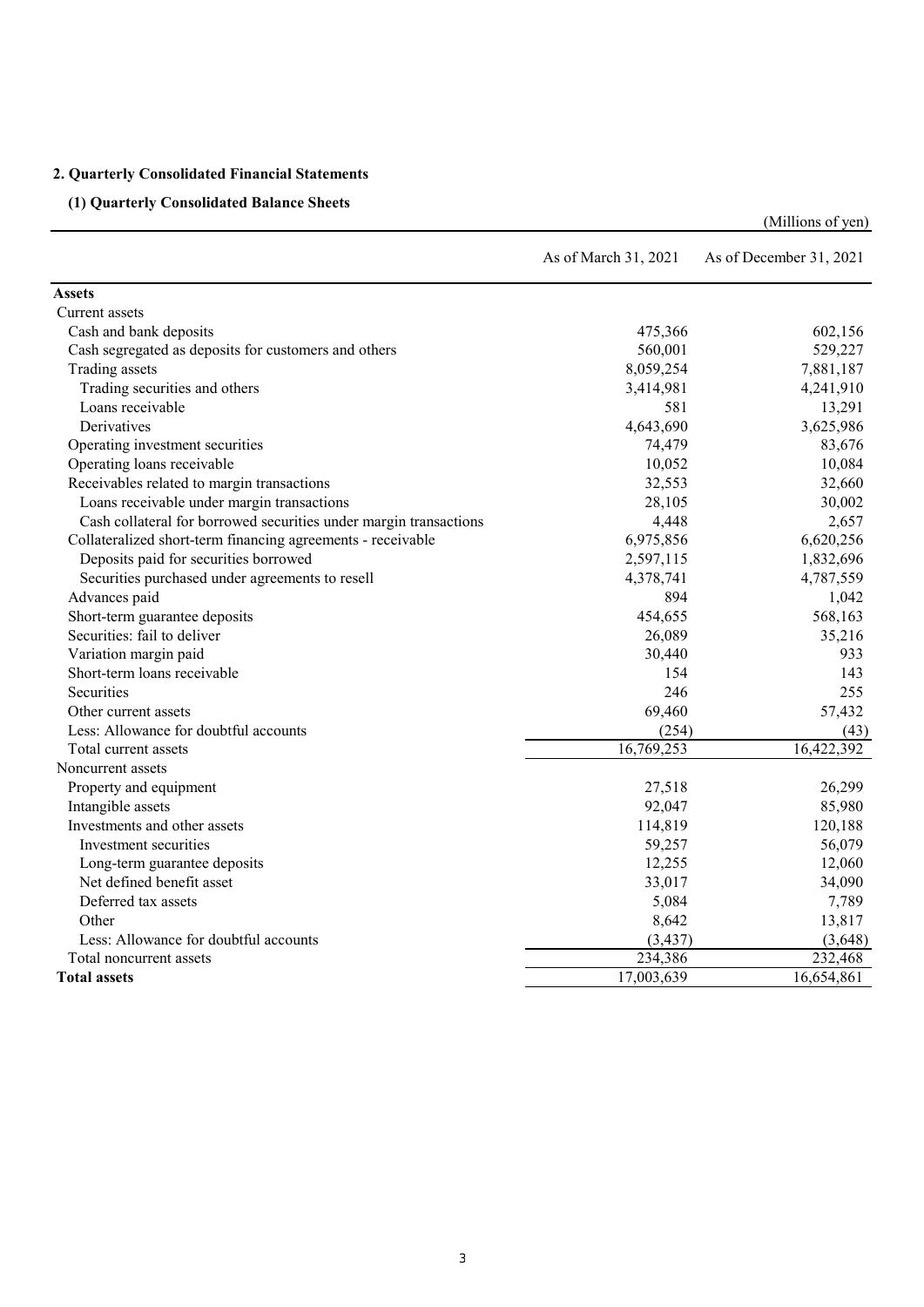|                                                                 | As of March 31, 2021    | As of December 31, 2021 |
|-----------------------------------------------------------------|-------------------------|-------------------------|
| <b>Liabilities</b>                                              |                         |                         |
| <b>Current</b> liabilities                                      |                         |                         |
| Trading liabilities                                             | 6,415,839               | 5,563,587               |
| Trading securities and others                                   | 2,134,593               | 2,215,691               |
| Derivatives                                                     | 4,281,245               | 3,347,895               |
| Payables - unsettled trades                                     | 253,015                 | 135,681                 |
| Payables related to margin transactions                         | 39,793                  | 51,744                  |
| Borrowings on margin transactions                               | 6,383                   | 8,581                   |
| Cash collateral for loaned securities under margin transactions | 33,409                  | 43,162                  |
| Collateralized short-term financing agreements - payable        | 5,758,131               | 6,209,604               |
| Deposits received for securities loaned                         | 878,678                 | 785,161                 |
| Securities sold under agreements to repurchase                  | 4,879,453               | 5,424,443               |
| Deposits received                                               | 444,531                 | 528,846                 |
| Guarantee deposits received                                     | 478,441                 | 435,450                 |
| Securities: fail to receive                                     | 21,168                  | 29,004                  |
| Short-term borrowings                                           | 848,146                 | 746,577                 |
| Commercial paper                                                | 423,500                 | 490,500                 |
| Bonds and notes due within one year                             | 206,586                 | 169,466                 |
| Income taxes payable                                            | 11,982                  | 1,569                   |
| Accrued employees' bonuses                                      | 36,919                  | 27,691                  |
| Provision for variable compensation                             | 788                     | 278                     |
| Other current liabilities                                       | 203,615                 | 262,910                 |
| Total current liabilities                                       | 15,142,461              | 14,652,913              |
| Noncurrent liabilities                                          |                         |                         |
| Bonds and notes                                                 | 687,110                 | 838,928                 |
| Long-term borrowings                                            | 150,400                 | 530,500                 |
| Lease obligations                                               | 2,928                   | 2,965                   |
| Deferred tax liabilities                                        | 39                      | 23                      |
| Provision for directors' retirement benefits                    | 78                      | 58                      |
| Provision for executive officers' retirement benefits           | 77                      | 89                      |
| Net defined benefit liability                                   | 21,870                  | 22,670                  |
| Provision for loss on head office transfer                      | 4,194                   | 2,984                   |
| Other noncurrent liabilities                                    | 3,717                   | 3,639                   |
| Total noncurrent liabilities                                    | 870,416                 | 1,401,860               |
| Statutory reserves                                              |                         |                         |
| Reserve for financial instruments transaction liabilities       | 3,135                   | 3,127                   |
| Total statutory reserves                                        | 3,135                   | 3,127                   |
| <b>Total liabilities</b>                                        | $\overline{16,016,013}$ | 16,057,902              |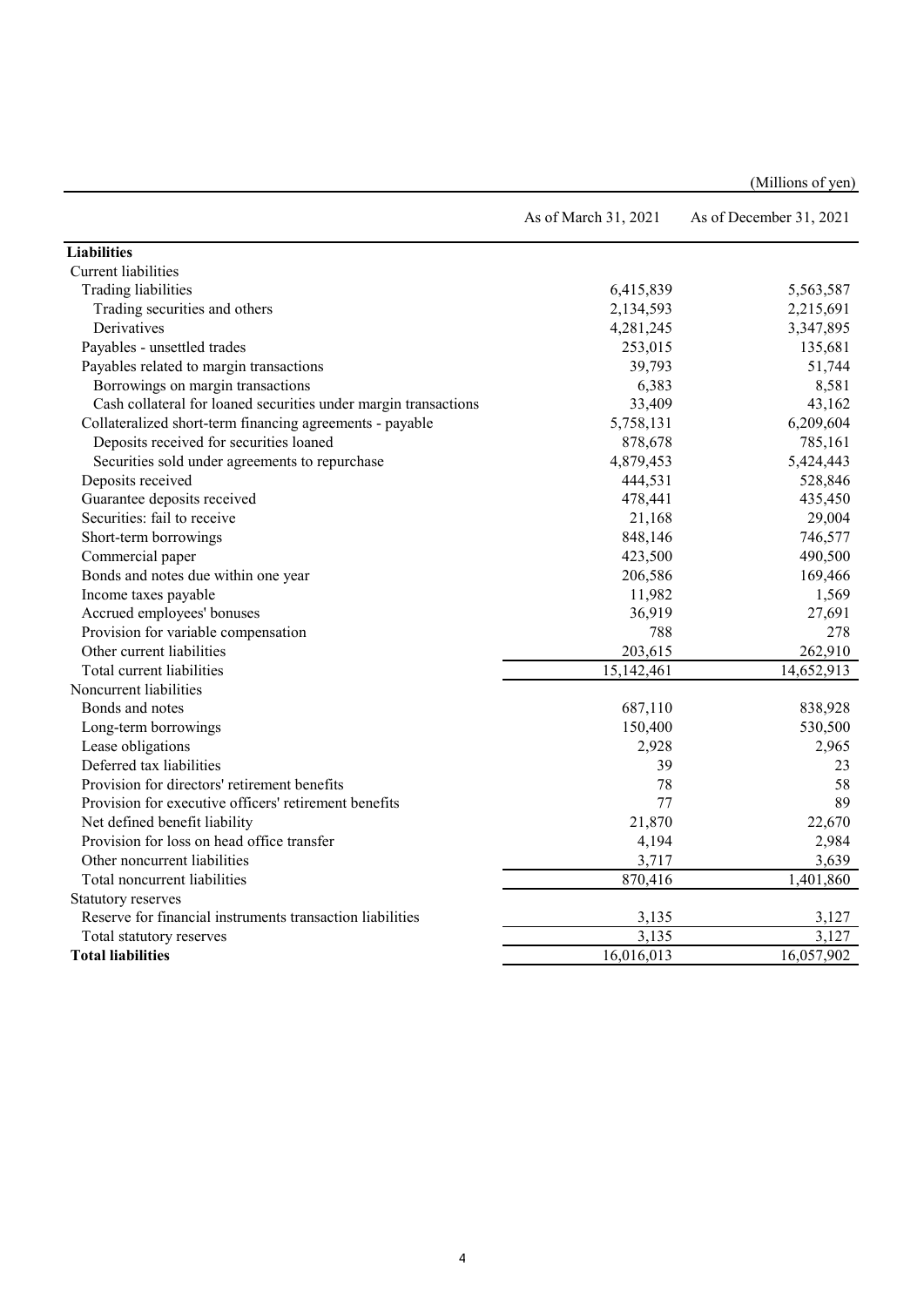|                                                                             |            | As of March 31, 2021 As of December 31, 2021 |
|-----------------------------------------------------------------------------|------------|----------------------------------------------|
| <b>Net assets</b>                                                           |            |                                              |
| Shareholders' equity                                                        |            |                                              |
| Common stock                                                                | 125,167    | 125,167                                      |
| Capital surplus                                                             | 358,414    | 358,414                                      |
| Retained earnings                                                           | 528,205    | 504,914                                      |
| Treasury stock                                                              |            | (369,999)                                    |
| Total shareholders' equity                                                  | 1,011,787  | 618,495                                      |
| Accumulated other comprehensive income (loss)                               |            |                                              |
| Net unrealized gains on (operating) investment securities, net of tax, etc. | 25,000     | 23,630                                       |
| Foreign currency translation adjustments                                    | (58,670)   | (54,295)                                     |
| Remeasurement of defined benefit plans                                      | 6,096      | 5,432                                        |
| Total accumulated other comprehensive income (loss)                         | (27, 573)  | (25, 232)                                    |
| Non-controlling interests                                                   | 3,412      | 3,695                                        |
| <b>Total net assets</b>                                                     | 987,625    | 596,959                                      |
| <b>Total liabilities and net assets</b>                                     | 17,003,639 | 16,654,861                                   |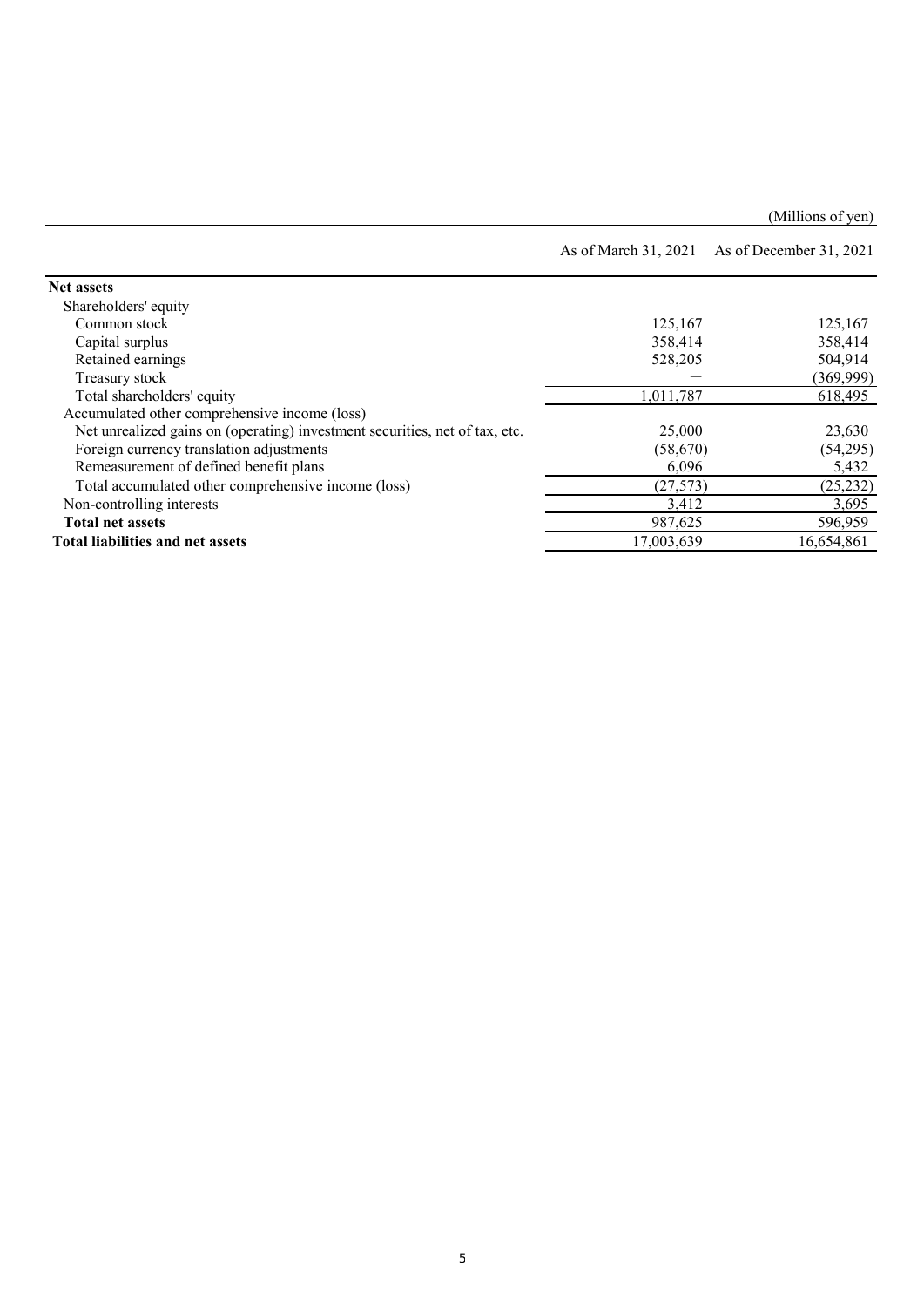# **(2) Quarterly Consolidated Statements of Income and Comprehensive Income**

Quarterly Consolidated Statements of Income

For the nine months ended December 31, 2020 and 2021

|                                                                                                                 |                   | (Millions of yen) |
|-----------------------------------------------------------------------------------------------------------------|-------------------|-------------------|
|                                                                                                                 | Nine months ended | Nine months ended |
|                                                                                                                 | December 31, 2020 | December 31, 2021 |
| Operating revenues                                                                                              |                   |                   |
| Commissions                                                                                                     | 145,760           | 163,073           |
| Brokerage commissions                                                                                           | 24,958            | 24,766            |
| Underwriting and selling fees, and commissions from solicitation to<br>qualifying investors                     | 32,872            | 37,987            |
| Offering, selling, and other commissions and fees, and commissions<br>from solicitation to qualifying investors | 40,848            | 44,975            |
| Other commissions and fees                                                                                      | 47,081            | 55,343            |
| Net gain on trading                                                                                             | 103,841           | 84,546            |
| Net gain (loss) on operating investment securities                                                              | 3,019             | (290)             |
| Interest and dividend income                                                                                    | 62,089            | 62,307            |
| Total operating revenues                                                                                        | 314,710           | 309,636           |
|                                                                                                                 |                   | 45,124            |
| Interest expenses                                                                                               | 47,108<br>267,602 |                   |
| Net operating revenues                                                                                          |                   | 264,512           |
| Selling, general and administrative expenses                                                                    | 198,821           | 201,234<br>35,410 |
| Transaction-related expenses                                                                                    | 32,568<br>94,971  | 95,233            |
| Personnel expenses<br>Real estate expenses                                                                      | 20,132            | 19,343            |
| Administrative expenses                                                                                         | 22,664            | 23,866            |
| Depreciation and amortization                                                                                   | 21,449            | 20,094            |
| Taxes and dues                                                                                                  | 4,479             | 4,526             |
| Provision of allowance for doubtful accounts                                                                    | (25)              | $\theta$          |
| Other                                                                                                           | 2,579             | 2,759             |
| Operating income                                                                                                | 68,781            | 63,277            |
| Non-operating income                                                                                            | 1,278             | 2,533             |
| Non-operating expenses                                                                                          | 1,301             | 1,927             |
| Ordinary income                                                                                                 | 68,758            | 63,884            |
| Extraordinary gain                                                                                              | 5,134             | 842               |
| Gain on sales of investment securities                                                                          | 5,129             | 834               |
| Reversal of reserve for financial instruments transaction liabilities                                           | 3                 | 7                 |
| Other                                                                                                           | $\mathbf{1}$      |                   |
| Extraordinary loss                                                                                              | 2,038             | 3,704             |
| Loss on disposal of noncurrent assets                                                                           | 183               | 271               |
| Impairment losses                                                                                               | 630               |                   |
| Head office transfer cost                                                                                       | 195               | 591               |
| Loss related to system migration                                                                                |                   | 2,813             |
| Loss related to novel coronavirus disease                                                                       | 630               |                   |
| Loss related to liquidation of subsidiaries and affiliates                                                      | 260               |                   |
| Other                                                                                                           | 138               | 27                |
| Income before income taxes and non-controlling interests                                                        | 71,854            | 61,022            |
| Income taxes - current                                                                                          | 10,467            | 10,143            |
| Income taxes - deferred                                                                                         | 171               | (1, 819)          |
| Total income taxes                                                                                              | 10,639            | 8,323             |
| Net income                                                                                                      | 61,214            | 52,698            |
| Net income attributable to non-controlling interests                                                            | 196               | 139               |
| Net income attributable to owners of parent                                                                     | 61,018            | 52,559            |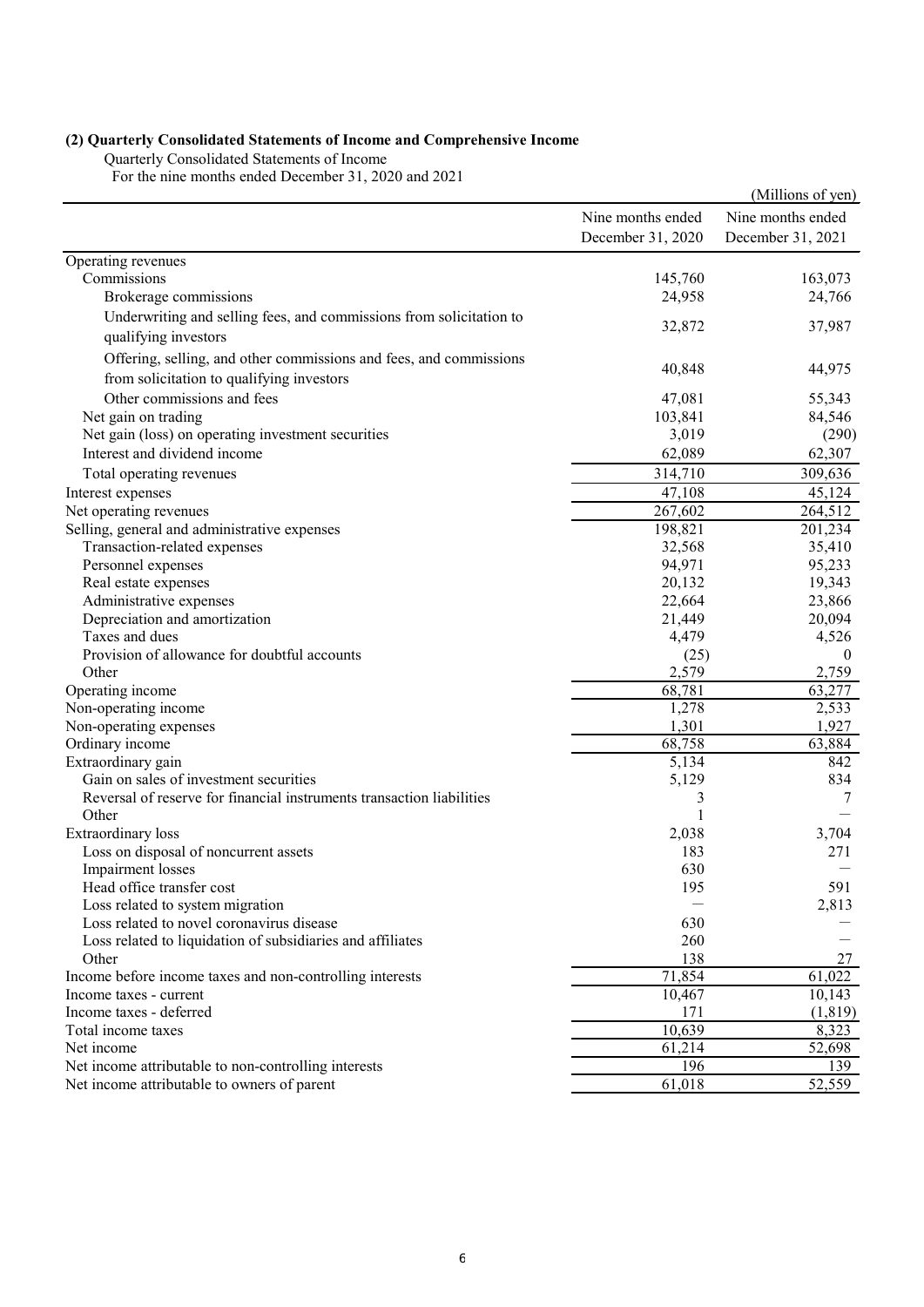#### Quarterly Consolidated Statements of Comprehensive Income

For the nine months ended December 31, 2020 and 2021

| $1$ of the film inorms ended December $31, 2020$ and $2021$                          |                   | (Millions of yen) |
|--------------------------------------------------------------------------------------|-------------------|-------------------|
|                                                                                      | Nine months ended | Nine months ended |
|                                                                                      | December 31, 2020 | December 31, 2021 |
| Net income                                                                           | 61,214            | 52,698            |
| Other comprehensive income                                                           |                   |                   |
| Net unrealized gains (losses) on (operating) investment securities, net of tax, etc. | 5,639             | (1,368)           |
| Foreign currency translation adjustments                                             | 1,484             | 4,519             |
| Remeasurement of defined benefit plans                                               | 55                | (669)             |
| Share in other comprehensive income of affiliates accounted for using equity method  | 76                |                   |
| Total other comprehensive income                                                     | 7,256             | 2,485             |
| Comprehensive income                                                                 | 68,471            | 55,184            |
| (Breakdown)                                                                          |                   |                   |
| Attributable to:                                                                     |                   |                   |
| Owners of parent                                                                     | 69.081            | 54,900            |
| Non-controlling interests                                                            | (610)             | 283               |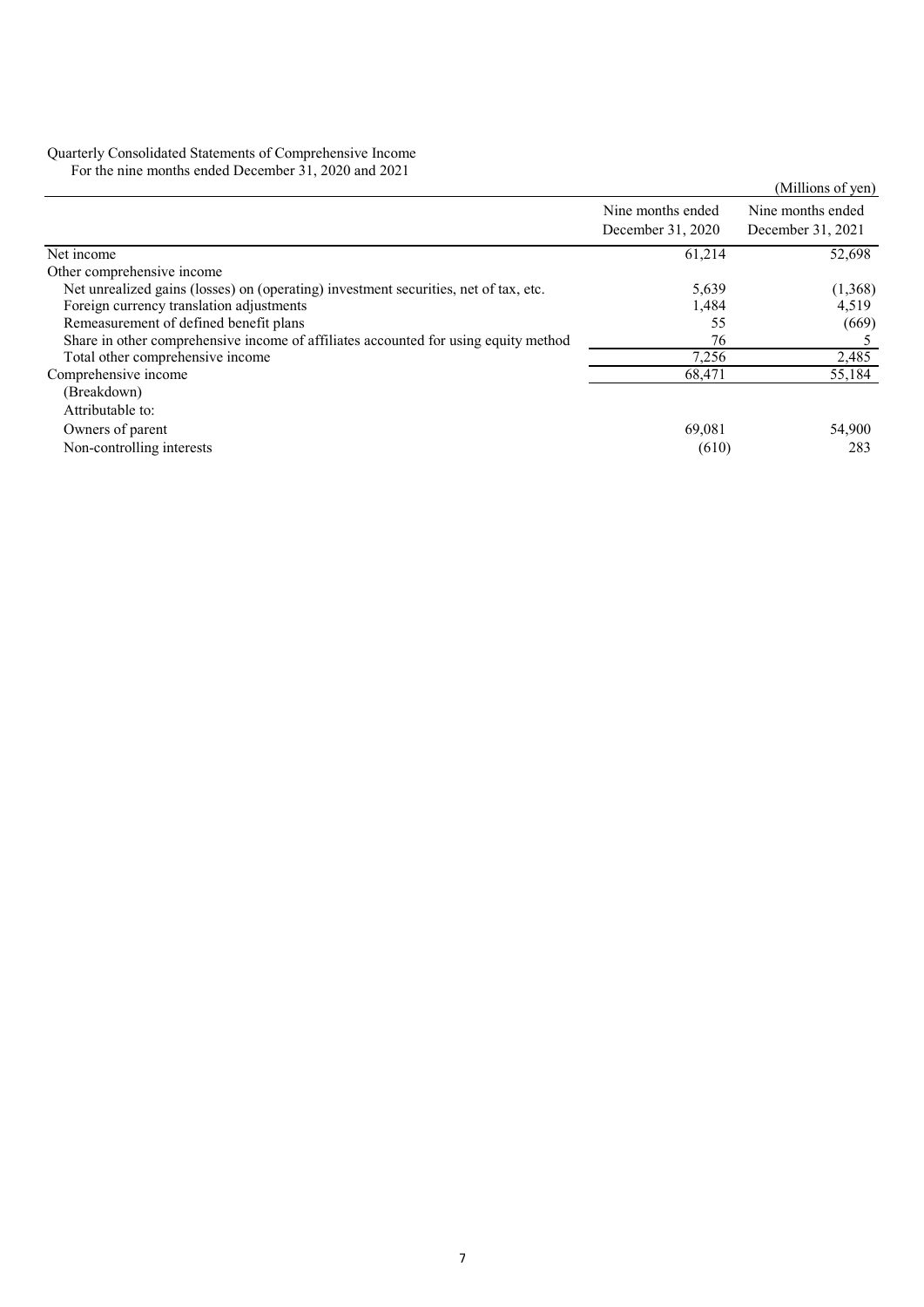#### **(3) Note on the going-concern assumption**

Not applicable

#### **(4) Note on material changes in shareholders' equity**

The Company acquired the treasury stock on June 29, 2021 based on resolutions of shareholders meetings on June 23, 2021 pursuant to Article 157 and others of the Companies Act of Japan as follows.

Total number of shares of treasury stock acquired 1,205,211,726 shares Total amount of acquisition 369,999 million yen

### **3. Supplemental Information**

## **(1) Commissions**

### **1) Breakdown by items**

|                                             |                   |                   |                     | (Millions of yen) |
|---------------------------------------------|-------------------|-------------------|---------------------|-------------------|
|                                             | Nine months ended | Nine months ended | Increase/(Decrease) |                   |
|                                             |                   |                   | Amount              | Percentage        |
|                                             | December 31, 2020 | December 31, 2021 |                     | $(\%)$            |
| Brokerage commissions                       | 24,958            | 24,766            | (191)               | (0.8)             |
| Equities                                    | 23,735            | 23,552            | (182)               | (0.8)             |
| <b>Bonds</b>                                | 804               | 824               | 20                  | 2.5               |
| Underwriting and selling fees, and          |                   |                   |                     |                   |
| commissions from solicitation to qualifying | 32,872            | 37,987            | 5,115               | 15.6              |
| investors                                   |                   |                   |                     |                   |
| Equities                                    | 13,056            | 16,493            | 3,437               | 26.3              |
| <b>Bonds</b>                                | 19,426            | 21,272            | 1,846               | 9.5               |
| Offering, selling, and other commissions    |                   |                   |                     |                   |
| and fees, and commissions from              | 40,848            | 44,975            | 4,127               | 10.1              |
| solicitation to qualifying investors        |                   |                   |                     |                   |
| Other commissions and fees                  | 47,081            | 55,343            | 8,261               | 17.5              |
| Total                                       | 145,760           | 163,073           | 17,313              | 11.9              |

### **2) Breakdown by instruments**

(Millions of yen)<br>Increase/(Decrease) Equities 10.0 Bonds 31,526 34,454 2,927 9.3 Beneficiary certificates 46,758 55,473 8,714 18.6<br>Others 23,040 24,267 1,227 5.3 Others 23,040 24,267 1,227 5.3 Total 145,760 163,073 17,313 11.9 Amount Percentage  $(%)$ Nine months ended Nine months ended Increase/(Decrease) December 31, 2020 December 31, 2021

### **(2) Net gain on trading**

|                        |                   |                                     |                     | (Millions of yen)            |
|------------------------|-------------------|-------------------------------------|---------------------|------------------------------|
|                        |                   | Nine months ended Nine months ended | Increase/(Decrease) |                              |
|                        | December 31, 2020 | December $31, 2021$                 | Amount              | Percentage<br>$\binom{0}{0}$ |
| Equities, etc.         | 48,002            | 52,673                              | 4,671               | 9.7                          |
| Bonds, etc. and others | 55,838            | 31,872                              | (23,966)            | (42.9)                       |
| Total                  | 103,841           | 84,546                              | (19,295)            | (18.6)                       |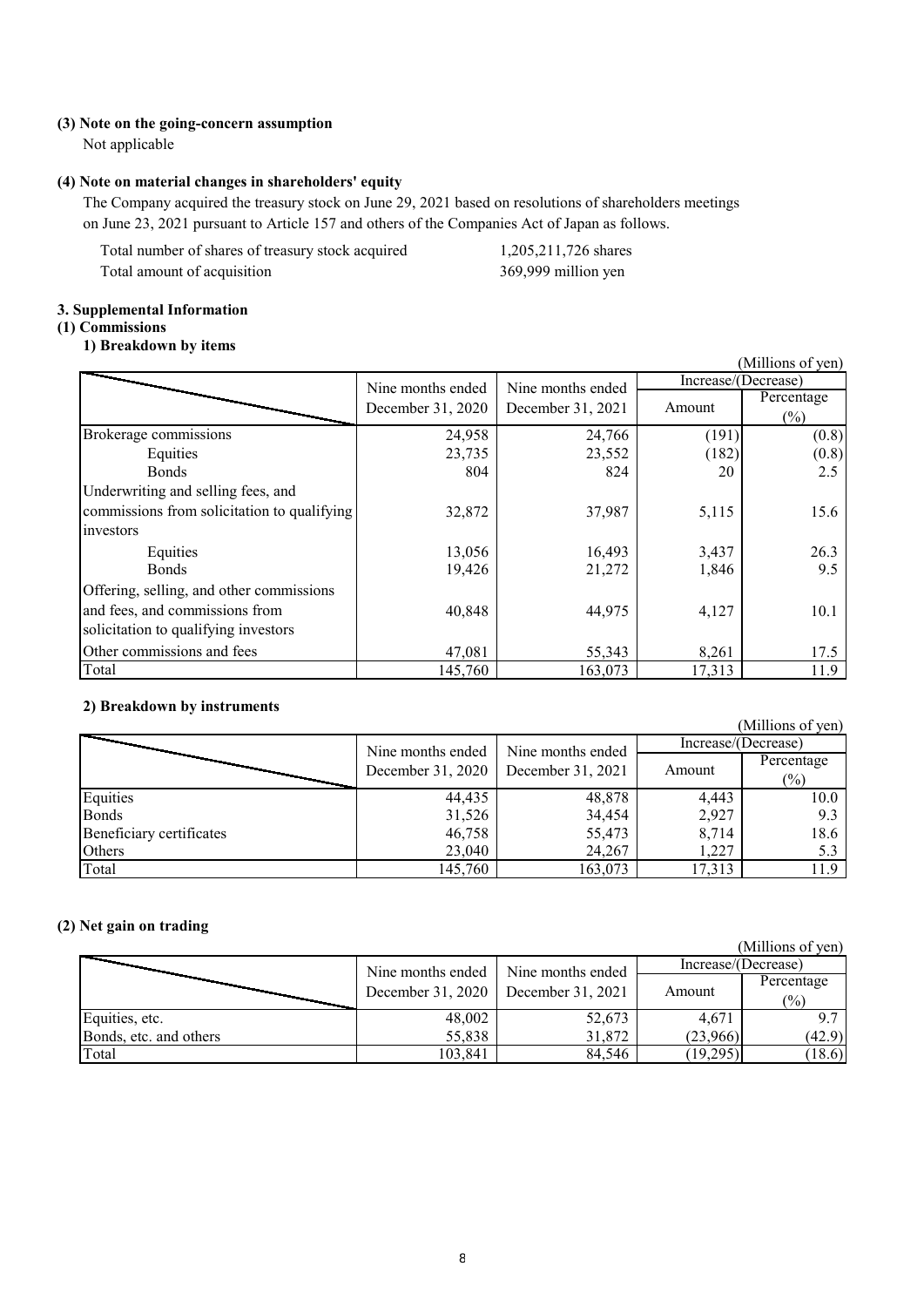### **(3) Capital adequacy requirement ratio**

#### **1) Consolidated base**

|                                                 |                                                                                |     |                | (Millions of yen) |
|-------------------------------------------------|--------------------------------------------------------------------------------|-----|----------------|-------------------|
|                                                 |                                                                                |     | As of          | As of             |
|                                                 |                                                                                |     | March 31, 2021 | December 31, 2021 |
| Basic items                                     |                                                                                | (A) | 880,962        | 567,896           |
| Supplemental items                              | Net unrealized gains on (operating)<br>investment securities, net of tax, etc. |     | 31,096         | 29,062            |
|                                                 | Reserve for financial instruments transaction<br>liabilities, etc.             |     | 3,135          | 3,127             |
|                                                 | Allowance for doubtful accounts                                                |     | 54             | 43                |
|                                                 | Subordinated long-term borrowings                                              |     |                | 256,000           |
|                                                 | Subordinated short-term borrowings                                             |     | 90,000         | 198,000           |
|                                                 | Total                                                                          | (B) | 124,286        | 486,234           |
| Deducted assets                                 |                                                                                | (C) | 220,364        | 222,221           |
| Equity after deduction                          | $(A) + (B) - (C)$                                                              | (D) | 784,884        | 831,908           |
| Amount equivalent to risk                       | Amount equivalent to market risk                                               |     | 140,120        | 148,205           |
|                                                 | Amount equivalent to counterparty risk                                         |     | 60,386         | 59,391            |
|                                                 | Amount equivalent to fundamental risk                                          |     | 71,127         | 76,692            |
|                                                 | Total                                                                          | (E) | 271,634        | 284,289           |
| Consolidated capital adequacy requirement ratio | $(D)/(E) * 100$                                                                |     | 288.9%         | 292.6%            |

## **2) Non-consolidated base**

| 4) гон-сонзондана разе             |                                                                                |     |                | (Millions of yen) |
|------------------------------------|--------------------------------------------------------------------------------|-----|----------------|-------------------|
|                                    |                                                                                |     | As of          | As of             |
|                                    |                                                                                |     | March 31, 2021 | December 31, 2021 |
| Basic items                        |                                                                                | (A) | 871,912        | 557,578           |
|                                    | Net unrealized gains on (operating)<br>investment securities, net of tax, etc. |     | 15,580         | 14,381            |
|                                    | Reserve for financial instruments transaction<br>liabilities, etc.             |     | 3,135          | 3,127             |
| Supplemental items                 | Allowance for doubtful accounts                                                |     | 76             | 80                |
|                                    | Subordinated long-term borrowings                                              |     |                | 256,000           |
|                                    | Subordinated short-term borrowings                                             |     | 90,000         | 198,000           |
|                                    | Total                                                                          | (B) | 108,792        | 471,589           |
| Deducted assets                    |                                                                                | (C) | 374,506        | 366,663           |
| Equity after deduction             | $(A) + (B) - (C)$                                                              | (D) | 606,197        | 662,504           |
| Amount equivalent to risk          | Amount equivalent to market risk                                               |     | 92,917         | 89,748            |
|                                    | Amount equivalent to counterparty risk                                         |     | 49,849         | 46,511            |
|                                    | Amount equivalent to fundamental risk                                          |     | 71,469         | 74,582            |
|                                    | Total                                                                          | (E) | 214,236        | 210,842           |
| Capital adequacy requirement ratio | $(D)/(E) * 100$                                                                |     | 282.9%         | 314.2%            |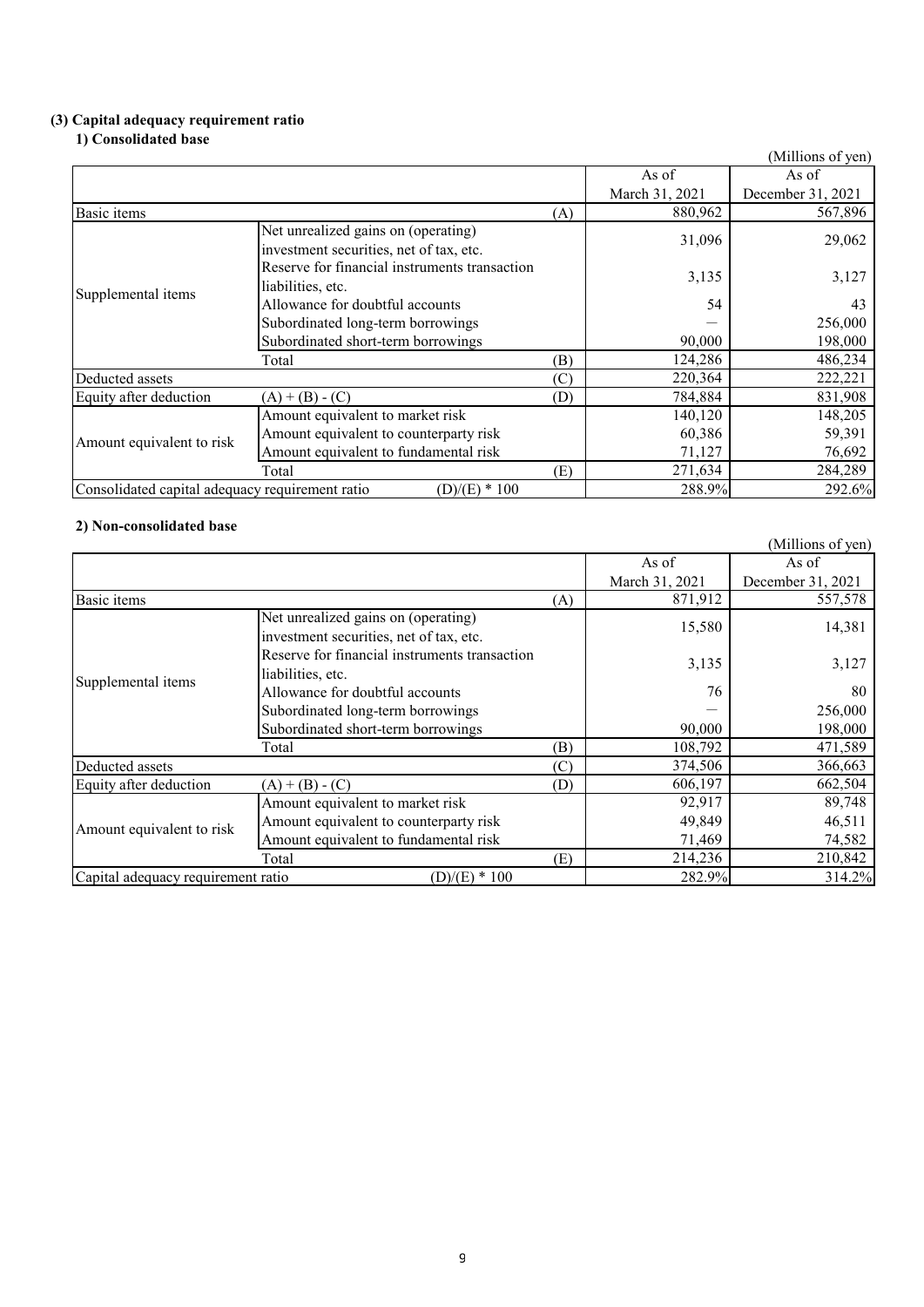## **(4) Quarterly Consolidated Statements of Income**

|                                              |                |                |                |                     | (Millions of yen) |
|----------------------------------------------|----------------|----------------|----------------|---------------------|-------------------|
|                                              | Third quarter  | Fourth quarter | First quarter  | Second quarter      | Third quarter     |
|                                              | ended          | ended          | ended          | ended               | ended             |
|                                              | December 2020  | March 2021     | June 2021      | September 2021      | December 2021     |
|                                              | Oct. 1, 2020 - | Jan. 1, 2021 - | Apr. 1, 2021 - | Jul. 1, 2021 -      | Oct. $1, 2021$ -  |
|                                              | Dec. 31, 2020  | Mar. 31, 2021  | Jun. 30, 2021  | Sep. 30, 2021       | Dec. 31, 2021     |
| Operating revenues                           | 113,469        | 126,309        | 99,438         | 113,936             | 96,261            |
| Commissions                                  | 56,203         | 57,788         | 53,348         | 52,724              | 57,000            |
| Brokerage commissions                        | 9,186          | 10,675         | 7,646          | 8,342               | 8,777             |
| Equities                                     | 8,817          | 10,192         | 7,267          | 7,860               | 8,424             |
| <b>Bonds</b>                                 | 267            | 355            | 244            | 357                 | 222               |
| Underwriting and selling fees, and           |                |                |                |                     |                   |
| commissions from solicitation to             | 15,787         | 9,275          | 10,566         | 13,262              | 14,159            |
| qualifying investors                         |                |                |                |                     |                   |
| Equities                                     | 7,808          | 4,622          | 3,415          | 4,999               | 8,078             |
| <b>Bonds</b>                                 | 7,939          | 4,350          | 7,022          | 8,192               | 6,058             |
| Offering, selling, and other commissions     |                |                |                |                     |                   |
| and fees, and commissions from               | 14,210         | 17,783         | 18,141         | 12,439              | 14,394            |
| solicitation to qualifying investors         |                |                |                |                     |                   |
| Other commissions and fees                   | 17,018         | 20,053         | 16,994         | 18,679              | 19,669            |
| Net gain on trading                          | 39,503         | 43,394         | 29,350         | 35,006              | 20,189            |
| Equities, etc.                               | 20,002         | 18,569         | 4,477          | 21,170              | 27,025            |
| Bonds, etc. and others                       | 19,500         | 24,824         | 24,872         | 13,836              | (6,836)           |
| Net gain (loss) on operating investment      | 1,643          | 293            | (16)           | (1,081)             | 808               |
| Interest and dividend income                 | 16,119         | 24,833         | 16,756         | 27,286              | 18,263            |
| Interest expenses                            | 11,082         | 20,264         | 12,085         | 21,272              | 11,765            |
| Net operating revenues                       | 102,387        | 106,045        | 87,353         | 92,663              | 84,496            |
| Selling, general and administrative expenses | 72,098         | 78,902         | 64,897         | 68,570              | 67,767            |
| Transaction-related expenses                 | 12,627         | 15,239         | 10,827         | 13,352              | 11,230            |
| Personnel expenses                           | 34,877         | 38,105         | 30,708         | 32,301              | 32,223            |
| Real estate expenses                         | 6,925          | 8,017          | 6,668          | 5,959               | 6,715             |
| Administrative expenses                      | 7,760          | 7,129          | 7,451          | 7,996               | 8,418             |
| Depreciation and amortization                | 7,062          | 7,153          | 6,833          | 6,685               | 6,574             |
| Taxes and dues                               | 1,935          | 1,519          | 1,340          | 1,477               | 1,708             |
| Other                                        | 910            | 1,738          | 1,066          | 797                 | 895               |
| Operating income                             | 30,288         | 27,142         | 22,456         | 24,092              | 16,729            |
| Non-operating income                         | (6)            | 2,976          | 777            | 341                 | 1,415             |
| Non-operating expenses                       | 483            | 995            | 532            | 1,012               | 382               |
| Ordinary income                              | 29,798         | 29,124         | 22,700         | $\overline{23,421}$ | 17,761            |
| Extraordinary gain                           | 5,117          | 1,937          | 30             | 496                 | 316               |
| Extraordinary loss                           | 259            | 13,988         | 979            | 1,335               | 1,388             |
| Income before income taxes and non-          | 34,656         | 17,073         | 21,751         | 22,582              | 16,689            |
| controlling interests                        |                |                |                |                     |                   |
| Income taxes - current                       | 7,119          | 5,178          | 439            | 4,655               | 5,047             |
| Income taxes - deferred                      | (3,271)        | (4,244)        | 3,951          | (666)               | (5,104)           |
| Net income                                   | 30,809         | 16,138         | 17,359         | 18,593              | 16,745            |
| Net income (loss) attributable to non-       | 30             | 1,603          | 104            | 61                  | (26)              |
| controlling interests                        |                |                |                |                     |                   |
| Net income attributable to owners of parent  | 30,779         | 14,534         | 17,255         | 18,531              | 16,772            |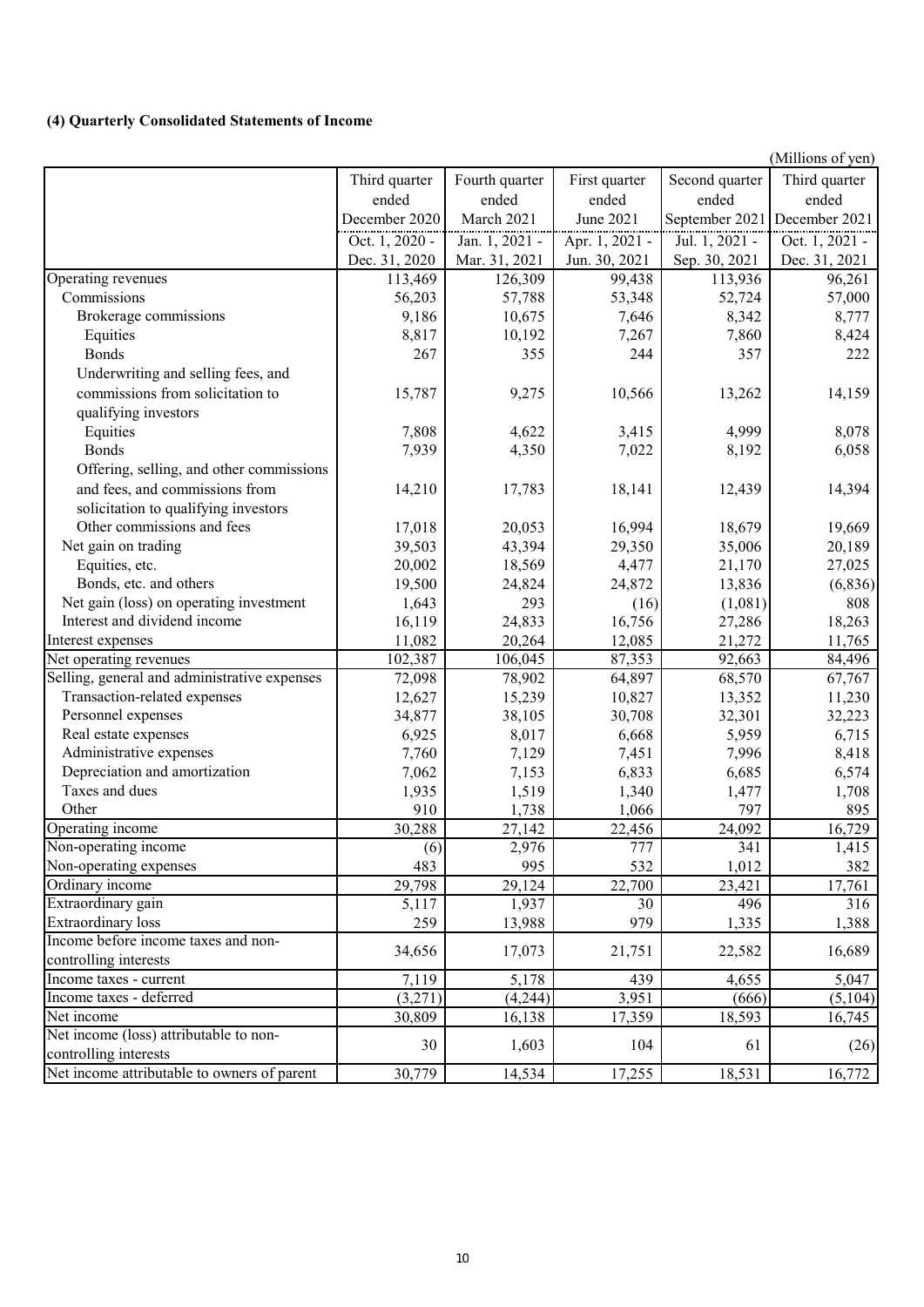## **4. (Reference) Quarterly Non-consolidated Financial Statements**

**(1) (Reference) Quarterly Non-consolidated Balance Sheets**

|                                                                   |            | As of March 31, 2021 As of December 31, 2021 |
|-------------------------------------------------------------------|------------|----------------------------------------------|
| <b>Assets</b>                                                     |            |                                              |
| <b>Current</b> assets                                             |            |                                              |
| Cash and bank deposits                                            | 369,894    | 336,594                                      |
| Cash segregated as deposits for customers and others              | 554,281    | 526,979                                      |
| Trading assets                                                    | 6,222,426  | 6,343,228                                    |
| Trading securities and others                                     | 2,776,197  | 3,680,928                                    |
| Derivatives                                                       | 3,446,228  | 2,662,299                                    |
| Operating investment securities                                   | 34,338     | 37,417                                       |
| Receivables related to margin transactions                        | 32,553     | 32,660                                       |
| Loans receivable under margin transactions                        | 28,105     | 30,002                                       |
| Cash collateral for borrowed securities under margin transactions | 4,448      | 2,657                                        |
| Collateralized short-term financing agreements - receivable       | 4,520,477  | 4,411,709                                    |
| Deposits paid for securities borrowed                             | 2,597,115  | 1,832,696                                    |
| Securities purchased under agreements to resell                   | 1,923,362  | 2,579,013                                    |
| Advances paid                                                     | 441        | 528                                          |
| Short-term guarantee deposits                                     | 373,909    | 477,669                                      |
| Securities: fail to deliver                                       | 15,265     | 22,762                                       |
| Variation margin paid                                             | 30,440     | 933                                          |
| Short-term loans receivable                                       | 36,085     | 49,121                                       |
| Other current assets                                              | 57,360     | 47,092                                       |
| Less: Allowance for doubtful accounts                             | (276)      | (80)                                         |
| Total current assets                                              | 12,247,197 | 12,286,615                                   |
| Noncurrent assets                                                 |            |                                              |
| Property and equipment                                            | 19,775     | 18,255                                       |
| Intangible assets                                                 | 66,544     | 62,222                                       |
| Investments and other assets                                      | 314,486    | 306,666                                      |
| Investment securities                                             | 240,729    | 239,026                                      |
| Long-term guarantee deposits                                      | 11,753     | 11,556                                       |
| Prepaid pension cost                                              | 22,893     | 25,036                                       |
| Deferred tax assets                                               | 19,443     | 21,075                                       |
| Other                                                             | 23,115     | 13,619                                       |
| Less: Allowance for doubtful accounts                             | (3, 448)   | (3,648)                                      |
| Total noncurrent assets                                           | 400,806    | 387,144                                      |
| <b>Total assets</b>                                               | 12,648,003 | 12,673,759                                   |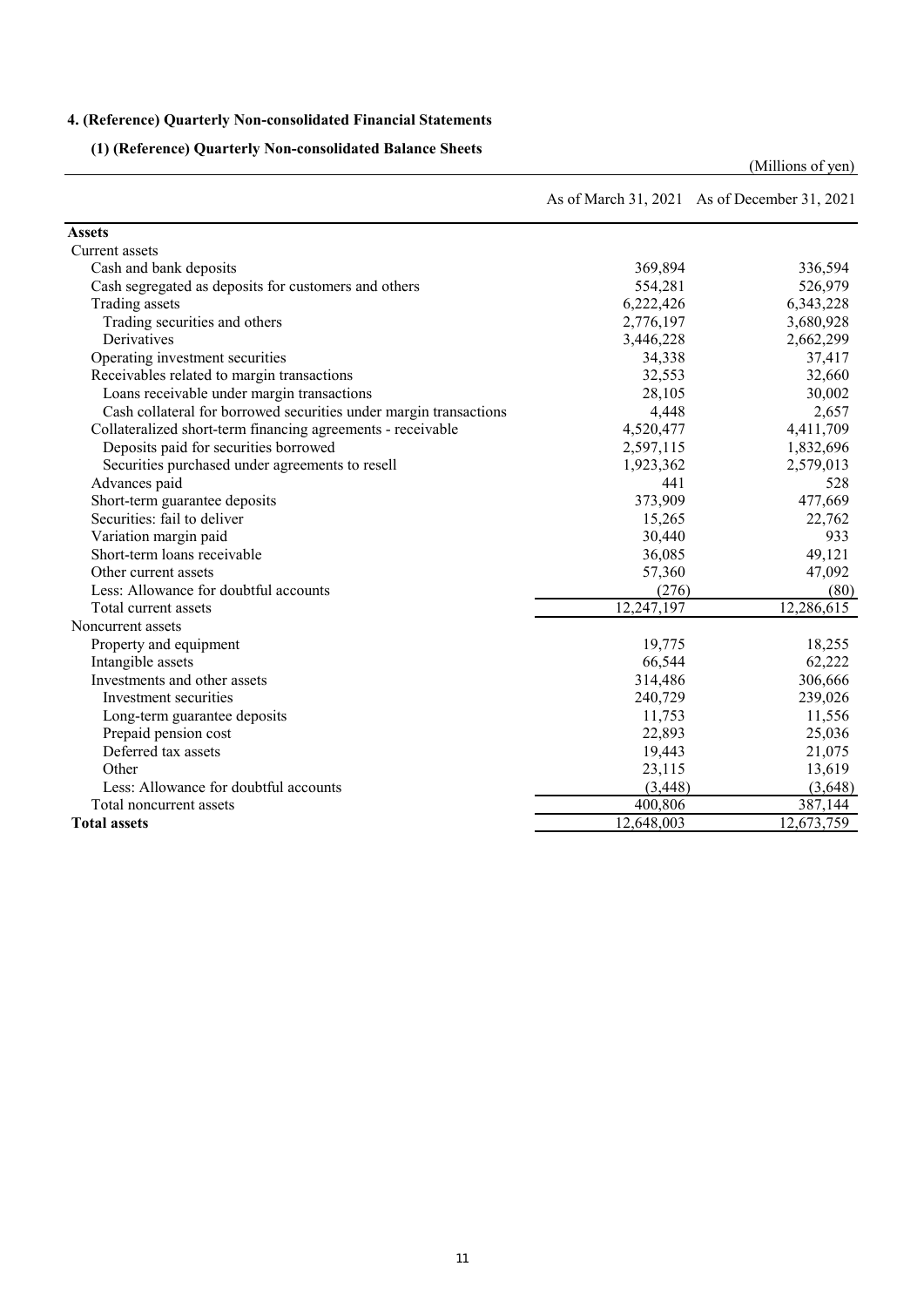|                                                                             |                | As of March 31, 2021 As of December 31, 2021 |
|-----------------------------------------------------------------------------|----------------|----------------------------------------------|
| <b>Liabilities</b>                                                          |                |                                              |
| Current liabilities                                                         |                |                                              |
| Trading liabilities                                                         | 4,765,362      | 3,932,792                                    |
| Trading securities and others                                               | 1,676,687      | 1,555,171                                    |
| Derivatives                                                                 | 3,088,674      | 2,377,621                                    |
| Payables - unsettled trades                                                 | 253,734        | 134,114                                      |
| Payables related to margin transactions                                     | 39,793         | 51,744                                       |
| Borrowings on margin transactions                                           | 6,383          | 8,581                                        |
| Cash collateral for loaned securities under margin transactions             | 33,409         | 43,162                                       |
| Collateralized short-term financing agreements - payable                    | 3,510,972      | 4,440,757                                    |
| Deposits received for securities loaned                                     | 878,901        | 785,161                                      |
| Securities sold under agreements to repurchase                              | 2,632,070      | 3,655,596                                    |
| Deposits received                                                           | 444,112        | 528,358                                      |
| Guarantee deposits received                                                 | 417,142        | 336,234                                      |
| Securities: fail to receive                                                 | 2,854          | 2,533                                        |
| Short-term borrowings                                                       | 806,728        | 721,575                                      |
| Commercial paper                                                            | 423,500        | 490,500                                      |
| Bonds and notes due within one year                                         | 127,648        | 121,168                                      |
| Income taxes payable                                                        | 11,565         | 1,344                                        |
| Accrued employees' bonuses                                                  | 25,365         | 19,161                                       |
| Provision for variable compensation                                         | 788            | 278                                          |
| Other current liabilities                                                   | 50,122         | 27,835                                       |
| Total current liabilities                                                   | 10,879,689     | $\overline{10,808,402}$                      |
| Noncurrent liabilities                                                      |                |                                              |
| Bonds and notes                                                             | 623,175        | 731,656                                      |
| Long-term borrowings                                                        | 150,400        | 530,500                                      |
| Provision for retirement benefits                                           | 21,216         | 22,086                                       |
| Provision for loss on head office transfer                                  | 4,194          | 2,984                                        |
| Other noncurrent liabilities                                                | 3,132          |                                              |
| Total noncurrent liabilities                                                | 802,120        | 3,040                                        |
|                                                                             |                | 1,290,269                                    |
| Statutory reserves                                                          |                |                                              |
| Reserve for financial instruments transaction liabilities                   | 3,135<br>3,135 | 3,127<br>3,127                               |
| Total statutory reserves                                                    | 11,684,945     | 12,101,799                                   |
| <b>Total liabilities</b>                                                    |                |                                              |
| <b>Net assets</b>                                                           |                |                                              |
| Shareholders' equity                                                        |                |                                              |
| Common stock                                                                | 125,167        | 125,167                                      |
| Capital surplus                                                             | 381,649        | 381,649                                      |
| Retained earnings                                                           | 440,661        | 420,761                                      |
| Treasury stock                                                              |                | (369, 999)                                   |
| Total shareholders' equity                                                  | 947,478        | 557,578                                      |
| Valuation and translation adjustments                                       |                |                                              |
| Net unrealized gains on (operating) investment securities, net of tax, etc. | 25,339         | 24,151                                       |
| Net deferred gains or losses on hedges, net of tax                          | (9,759)        | (9,769)                                      |
| Total valuation and translation adjustments                                 | 15,580         | 14,381                                       |
| <b>Total net assets</b>                                                     | 963,058        | 571,960                                      |
| <b>Total liabilities and net assets</b>                                     | 12,648,003     | 12,673,759                                   |